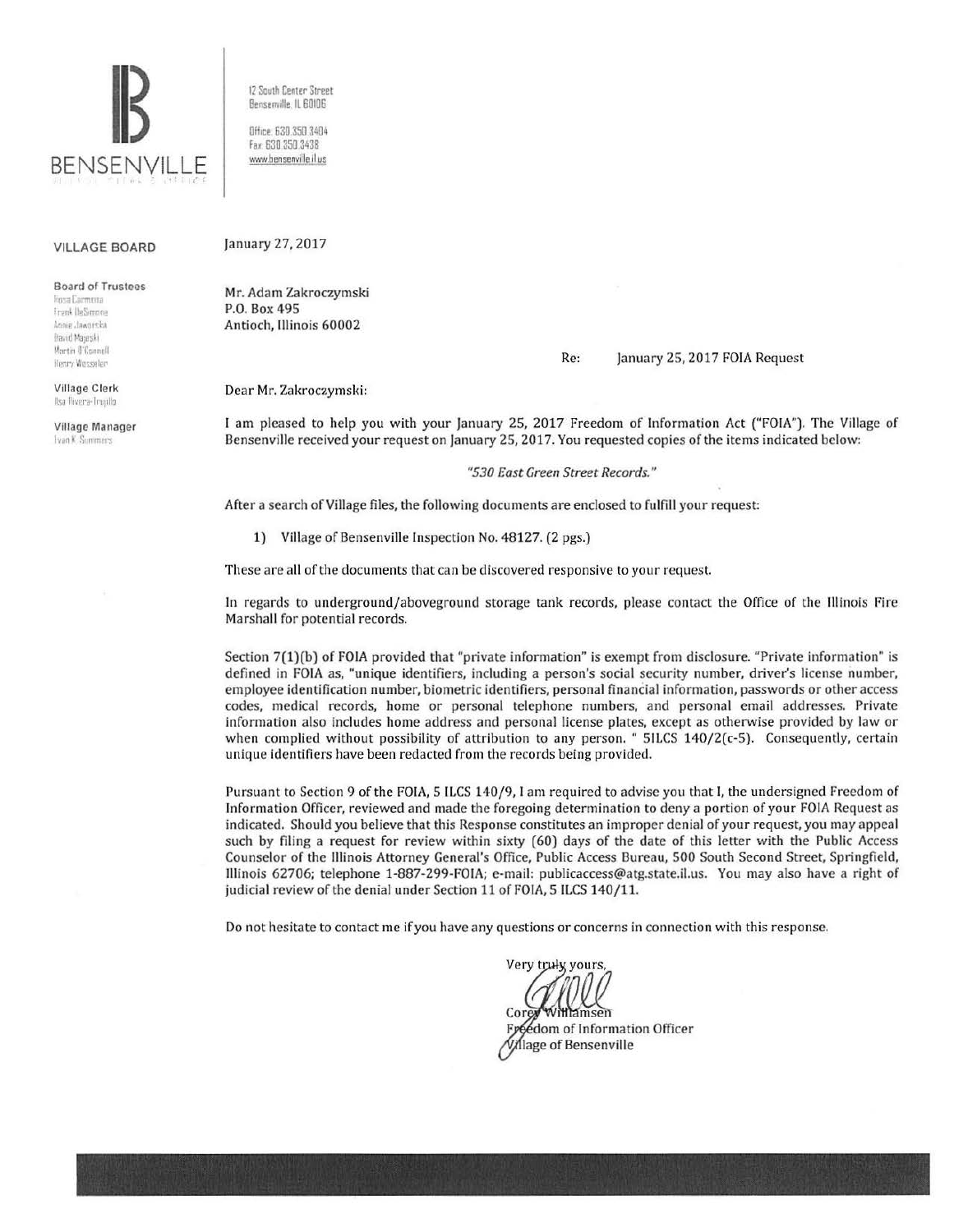

# **VILLAGE OF BENSENVILLE**

INSPECTIONAL SERVICES

12 South Center Bensenville, IL 60106 630-350-3413 fax:630-350-3449

| Type of Inspection: | NON-RESIDENTIAL INSPECTION |
|---------------------|----------------------------|
|                     |                            |

## **CORRECTION NOTICE**

| Address:                                   |  | 530 GREEN | Unit:                                 |                                                                                           |                                                                 |  |  |
|--------------------------------------------|--|-----------|---------------------------------------|-------------------------------------------------------------------------------------------|-----------------------------------------------------------------|--|--|
| Business name::                            |  |           | <b>VIKING PRINTING GROUP, LLC</b>     | Phone:                                                                                    |                                                                 |  |  |
| <b>Business Owner:</b>                     |  |           | CHARLES D'ANGELO                      | Address:                                                                                  | <b>UNKNOWN STREET</b>                                           |  |  |
| Inspection Date:                           |  |           | $12 - 13 - 16$                        |                                                                                           | <b>DON TESSLER</b>                                              |  |  |
| Checklist #                                |  | Violation |                                       |                                                                                           | Violation comment                                               |  |  |
| 030D                                       |  |           | REPAIR OR REPLACE PARKLING LOT        |                                                                                           |                                                                 |  |  |
| 030E                                       |  |           | PARKING LOT NEEDS SEAL COATING        |                                                                                           |                                                                 |  |  |
| 030F                                       |  |           | PARKING LOT NEEDS STRIPING            |                                                                                           |                                                                 |  |  |
| 030J                                       |  |           | <b>GARBAGE CORRAL REQUIRED</b>        |                                                                                           | All dumpsters need to be in an enclosure                        |  |  |
| 090D                                       |  |           | <b>REPAIR HOLES IN WALL/CEILING</b>   | Replace any ceiling tiles missing.                                                        |                                                                 |  |  |
| 1201                                       |  |           | <b>REMOVE ALL EXTENSION CORDS</b>     | Remove all extenison cords from building lots of cords running<br>throughout the building |                                                                 |  |  |
| 120K                                       |  |           | COVER ALL OPEN JUNCTION BOXES         |                                                                                           | Many open junction boxes need covers or outlet replaced.        |  |  |
| 160E                                       |  |           | EMERGENCY LIGHTING INOPERABLE         | repair all non working emergency light units.                                             |                                                                 |  |  |
| 160G                                       |  |           | EM/EXIT LIGHT BURNED OUT              | Replace all burned out Exit signs.                                                        |                                                                 |  |  |
| 170H                                       |  |           | STORAGE 18 IN. FROM SPRINKLERS        | upper level storage to high needs to be 18" below the sprinkler<br>heads.                 |                                                                 |  |  |
| 170J                                       |  |           | INSTALL 4 X 4 INCH STORZ FITTING      |                                                                                           | need to change the fire dept. connection to a 4" storz fitting. |  |  |
| <b>180F</b>                                |  |           | SPRINKLER SYSTEM - ANNUALLY           | need a current sprinkler system test.                                                     |                                                                 |  |  |
| 180G<br><b>BACK FLOW DEVICE - ANNUALLY</b> |  |           | Need a current back flow device test. |                                                                                           |                                                                 |  |  |
|                                            |  |           |                                       |                                                                                           |                                                                 |  |  |

### Additional Remarks/Comments:

Created from inspection 47783 on 12/13/2016 by 6523dtes

THOSE ITEMS LISTED ABOVE ARE VIOLATIONS OF BENSENVILLE'S ADOPTED VILLAGE CODE AND/OR PROPERTY MAINTENANCE CODE. THIS IS YOUR WRITIEN "CORRECTION NOTICE". FAILURE TO CORRECT THE ABOVE LISTED VIOLATIONS WITHIN THE PRESCRIBED TIME CAN RESULT IN A FINE OF UP TO \$750 PER VIOLATION, PER DAY.

 $\mu_{\rm c}$